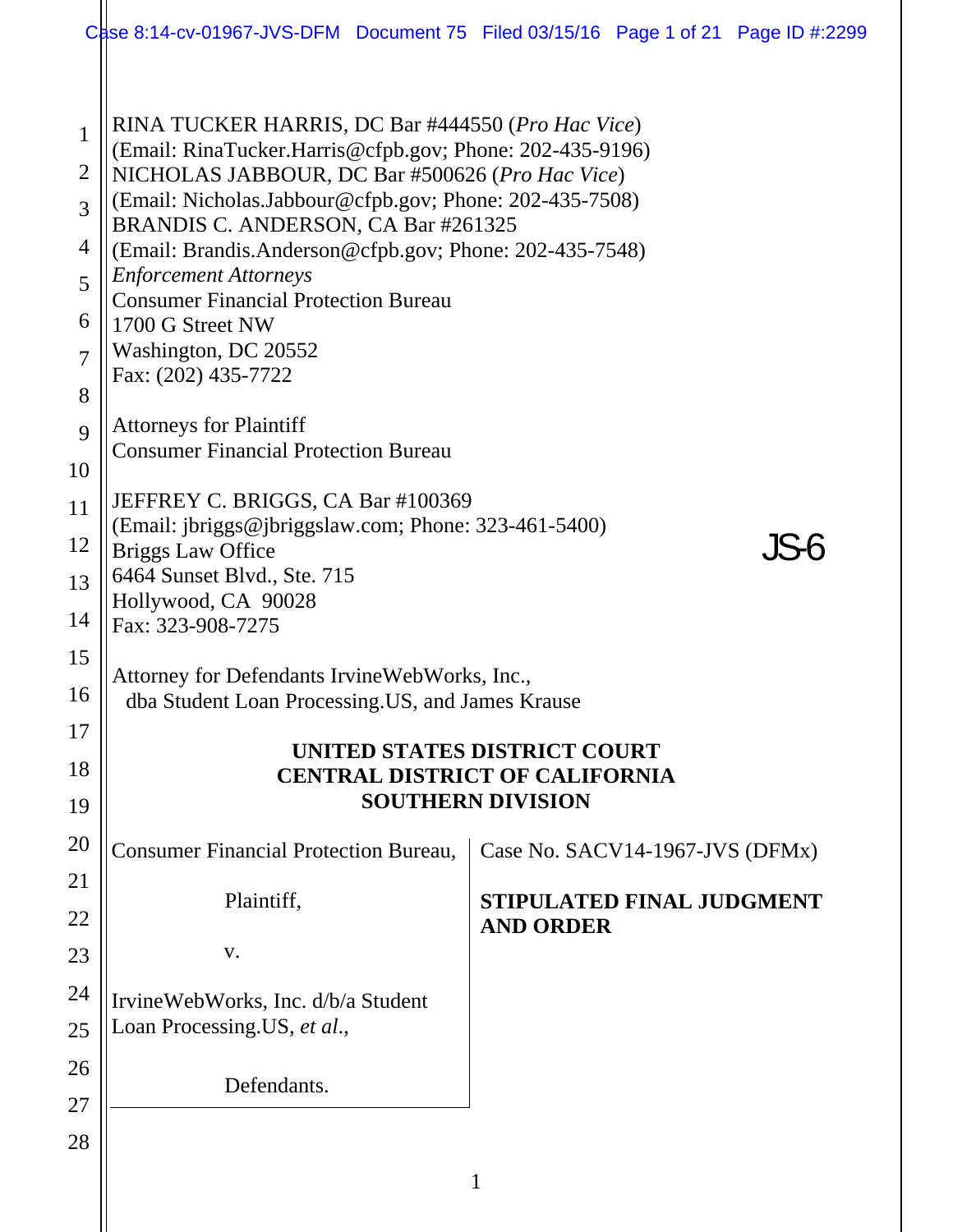1 2 3 4 5 6 7 8 Plaintiff Consumer Financial Protection Bureau (Bureau) commenced this civil action on December 11, 2014 against Defendants IrvineWebWorks, Inc. d/b/a Student Loan Processing.US and James Krause to obtain injunctive relief, a civil penalty, and other relief. The Complaint alleges violations of the Telemarketing Sales Rule (TSR), 16 C.F.R. part 310, and sections 1031 and 1036 of the Consumer Financial Protection Act of 2010 (CFPA), 12 U.S.C. §§ 5531(a), 5536(a)(1), in connection with Defendants' alleged marketing and sale of student loan debt relief services and the charging of advance fees.

9 The Bureau moved for summary judgment against Defendants on December 28, 2015. (Docket No. 34). Defendants moved for partial summary judgment on Count I of the Complaint on the same date. (Docket No. 33). On February 5, 2016, the Court granted the Bureau's motion for summary judgment on Count I of the Complaint, and granted in part the Bureau's motion for summary judgment on Counts III and V of the Complaint. (Docket No. 59, MSJ Order). The Parties then commenced settlement discussions with the assigned Magistrate Judge.

The Parties, by and through their respective counsel, now jointly request that the Court enter this Stipulated Final Judgement and Order (Final Order).

#### **I. FINDINGS**

1. The Court has jurisdiction over the Parties and the subject matter of this action.

2. The Parties agree to entry of this Final Order, without adjudication of the remaining issues of fact or law pleaded in the Complaint, to settle and resolve all matters in dispute arising from the conduct alleged in the Complaint to the date this Final Order is entered.

3. Defendants neither admit nor deny any allegations in Complaint, except as stated in this Final Order. For purposes of this Final Order, Defendants admit the facts necessary to establish the Court's jurisdiction over them and the subject matter of this action.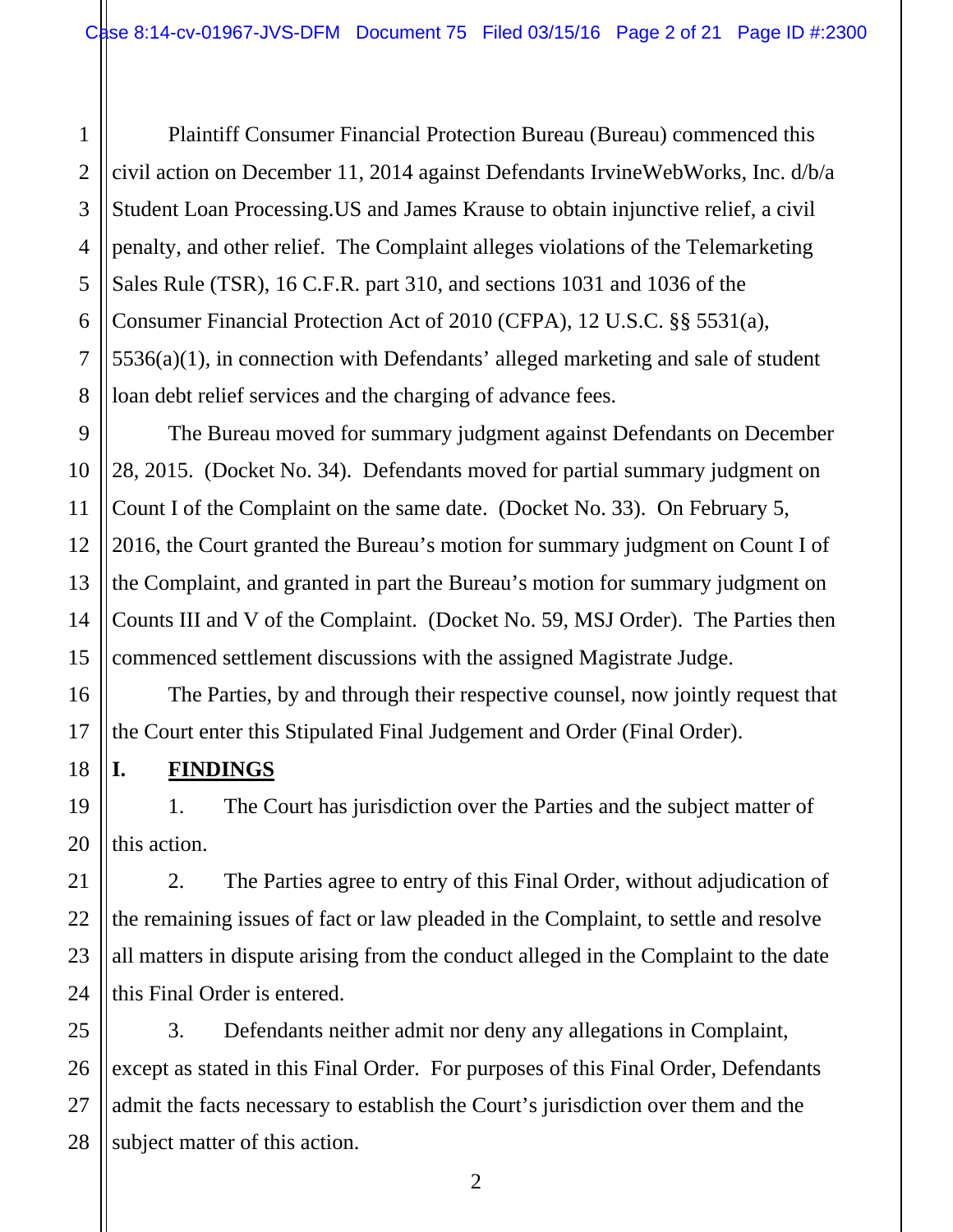Case 8:14-cv-01967-JVS-DFM Document 75 Filed 03/15/16 Page 3 of 21 Page ID #:2301

1 2 4. Defendants admit that defendant James Krause is a "related person" as defined by the CFPA.

4 5. The Court found that the evidence accepted on summary judgment established that defendant IrvineWebWorks, Inc. d/b/a Student Loan Processing.US's services are "debt relief services" as defined by the TSR.

6. The Court found that the evidence accepted on summary judgment established that Defendants requested and received a fee or consideration that violated 16 C.F.R. § 310.4(a)(5)(i). MSJ Order at 8-13.

9 10 11 12 13 7. The Court found that the evidence accepted on summary judgment established that Defendants failed to disclose truthfully, in a clear and conspicuous manner, the total costs to purchase, receive, or use their student loan services before a consumer consented to pay for those services as defined by and in violation of 16 C.F.R. § 310.3(a)(1)(i) and the CFPA. MSJ Order at 16-21.

14 16 18 19 20 8. Defendants waive service under Rule 4(d) of the Federal Rules of Civil Procedure and waive all rights to seek judicial review or otherwise challenge or contest the validity of this Final Order. Defendants also waive any claims that they may have under the Equal Access to Justice Act, 28 U.S.C. § 2412, concerning the prosecution of this action to the date of this Final Order. Each party will bear its own costs and expenses, including, without limitation, attorneys' fees.

9. Entry of this Final Order is in the public interest.

#### **II. DEFINITIONS**

3

5

6

7

8

15

17

21

22

23

27

28

The following definitions shall apply to this Final Order:

24 25 26 10. "Advance Fee" means any fee or consideration requested or received from a consumer, in connection with telemarketing, by an entity, whether directly or indirectly, that occurs before:

> a. That entity has renegotiated, settled, reduced, or otherwise altered the terms of at least one debt pursuant to a settlement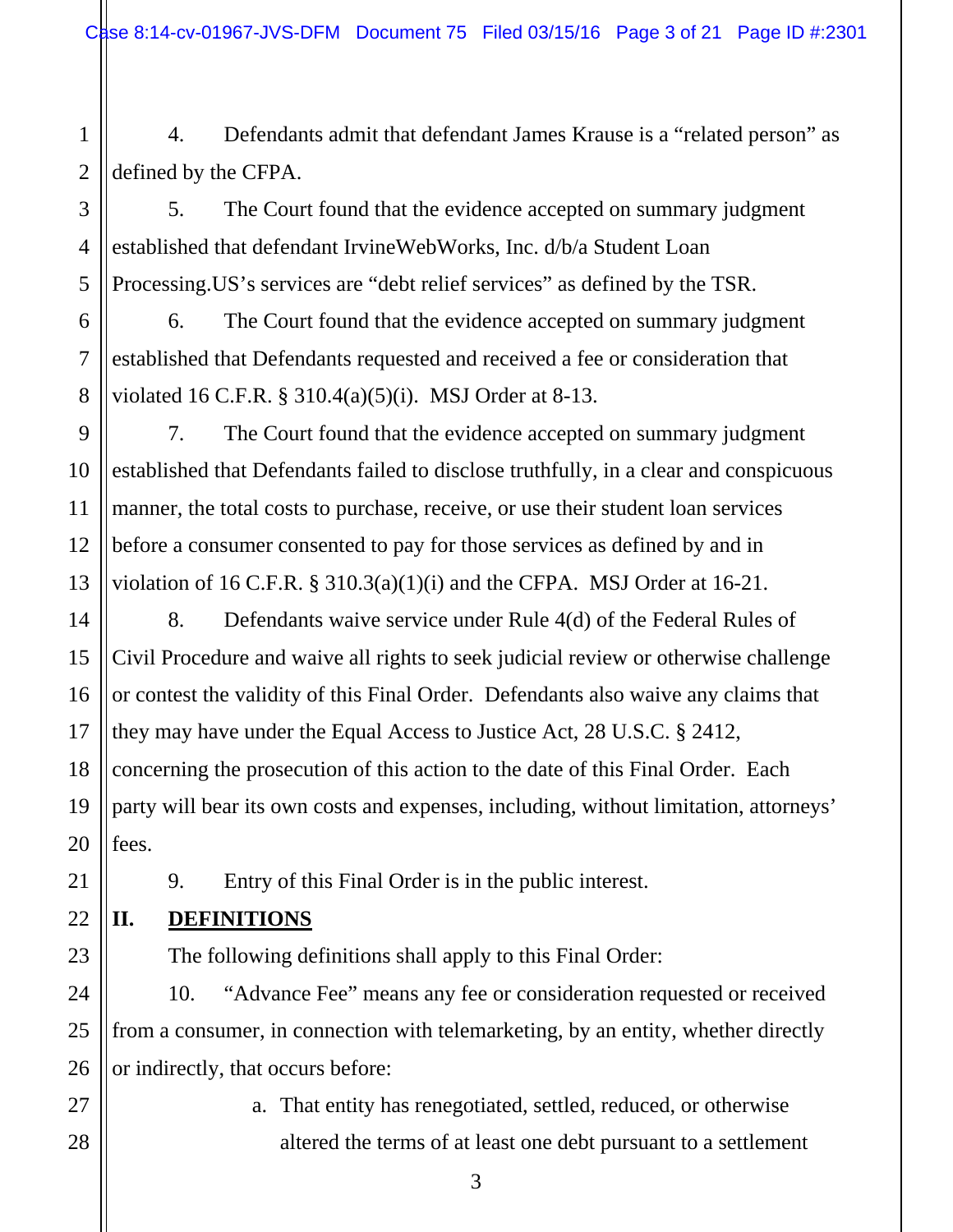agreement, debt management plan, or other such valid contractual agreement executed by the consumer;

b. The consumer has made at least one payment pursuant to that settlement agreement, debt management plan, or other valid contractual agreement between the consumer and the creditor or debt collector; and

c. To the extent that debts enrolled in a service provided by the entity are renegotiated, settled, reduced, or otherwise altered individually, the fee or consideration either (1) bears the same proportional relationship to the total fee for renegotiating, settling, reducing, or altering the terms of the entire debt balance as the individual debt amount bears to the entire debt amount; or (2) is a percentage of the amount saved as a result of the renegotiation, settlement, reduction, or alteration.

11. "Affected Consumer" means any consumer who paid any money to Student Loan Processing.US for Student Loan Services pursuant to any agreement entered into on or before the Effective Date.

12. "Debt Relief Service" means any program or service represented, directly or by implication, to renegotiate, settle, or in any way alter the terms of payment or other terms of the debt between a consumer and one or more unsecured creditors or debt collectors, including, but not limited to, a reduction in the balance, interest rate, or fees owed by a consumer to an unsecured creditor, even if such program or service actually involves only the consolidation and/or refinancing of existing debt.

13. "Defendants" shall mean Student Loan Processing.US and Krause, individually, collectively, or in any combination.

14. "Effective Date" means the date on which the Final Order is entered by the Court.

1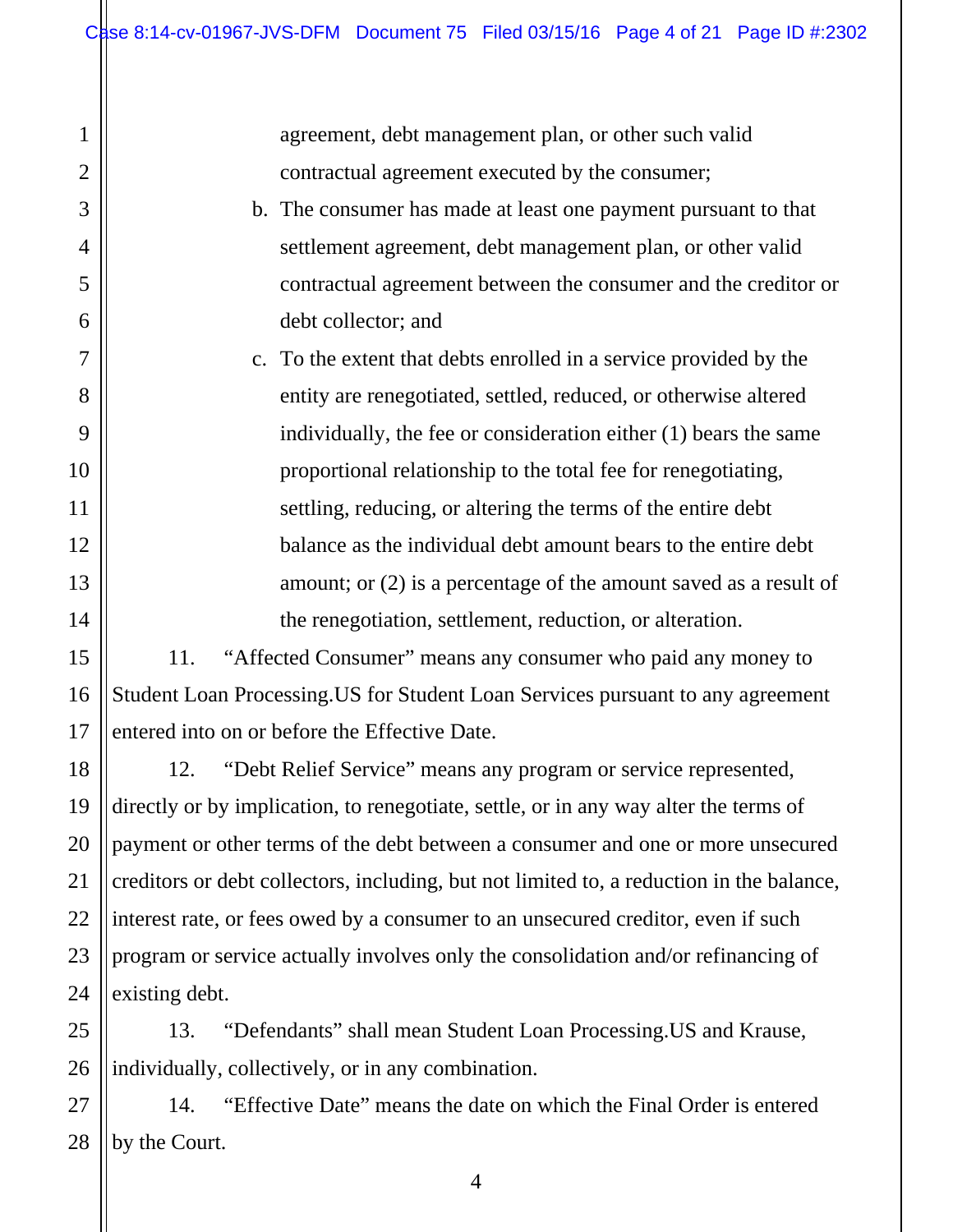1 2 15. "Enforcement Director" means the Assistant Director of the Office of Enforcement for the Consumer Financial Protection Bureau, or his or her delegate.

3

4

5

6

16. "Krause" means James Krause, as well as his successors and assigns.

17. "Monthly Maintenance Fee" means any recurring monthly fee charged by Student Loan Processing.US for its Student Loan Services.

18. "Related Consumer Action" means a private action by or on behalf of one or more consumers or an enforcement action by another governmental agency brought against one or both Defendants based on substantially the same facts as this matter.

19. "Student Loan Processing.US" means IrvineWebWorks, Inc. d/b/a Student Loan Processing.US, as well as its successors and assigns.

20. "Student Loan Service" means any program, product, or service marketed, offered, provided, administered, or sold related to student loans.

#### **III. ORDER**

**A. CONDUCT PROHIBITIONS AND INJUNCTIVE RELIEF IT IS HEREBY ORDERED** as follows:

21. Defendants and their officers, agents, directors, and employees, whether acting directly or indirectly, must immediately cease and desist from any violation of the TSR and sections 1031 and 1036 of the CFPA.

22. All agreements related to Student Loan Services entered into up to and including the date of the entry of this Final Order between any consumers and Defendants (including any service agreement or power of attorney designation) are rescinded, and shall be null and void effective immediately.

23. Defendants and their officers, agents, directors, and employees, whether acting directly or indirectly, shall immediately cease assessing any fees on any consumers pursuant to the agreements described in the preceding Paragraph.

24. Within 10 days of the Effective Date, Defendants must provide to the Bureau, via a secure method of transmission, a report containing the following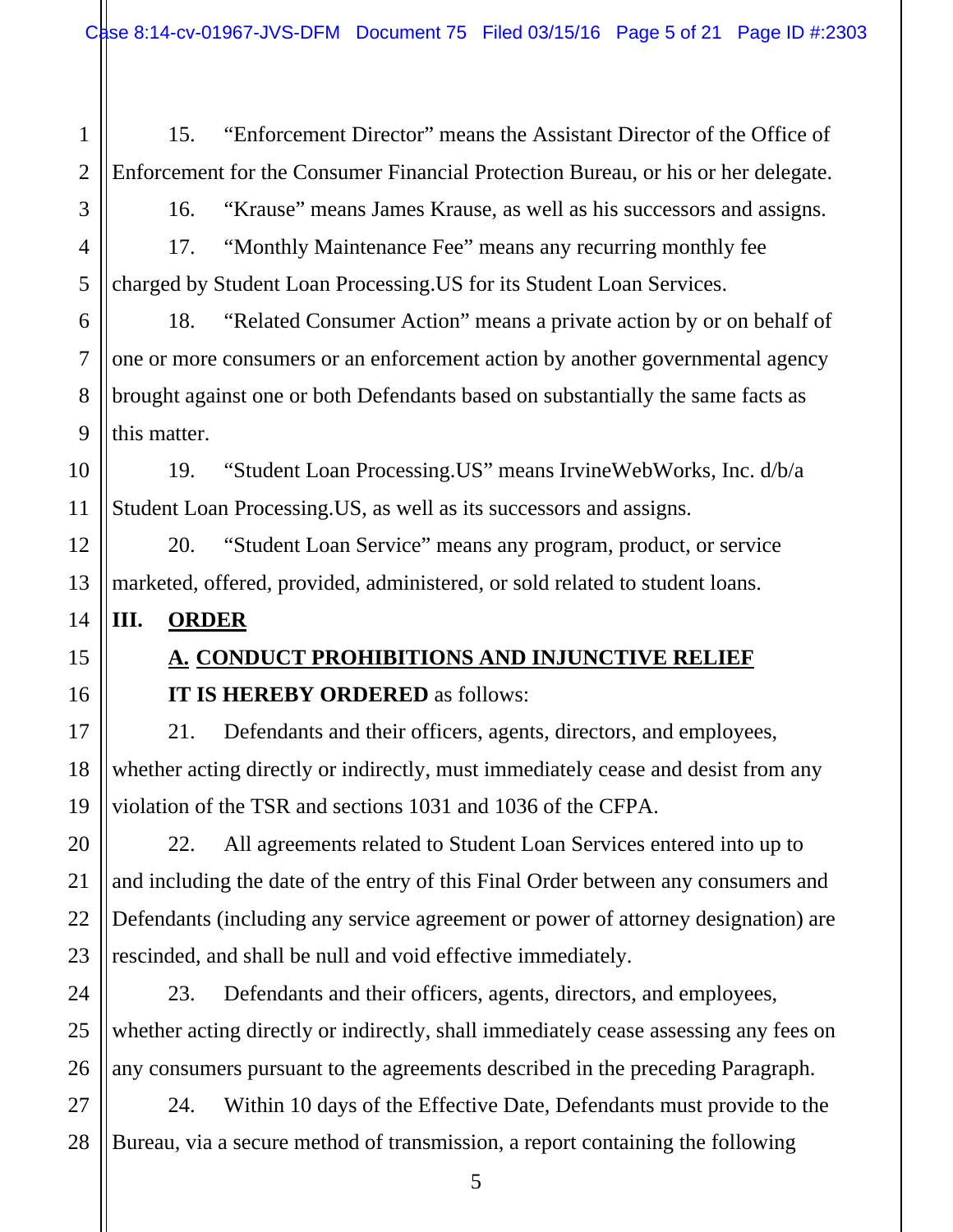1 2 3 4 5 6 7 8 9 10 11 12 13 14 15 16 information for each Affected Consumer: (a) the consumer's name, Social Security number, postal address, phone number, and email address; (b) the name of any U.S. Department of Education repayment programs or plans in which the Affected Consumer is enrolled as of the date on which the report is generated; (c) if the Affected Consumer is enrolled in any income-driven repayment or forgiveness plan offered by the U.S. Department of Education, the Affected Consumer's recertification or renewal deadline within the next 12 months; (d) the Affected Consumer's Federal student loan servicer; (e) the address on file for the Affected Consumer with the Affected Consumer's Federal student loan servicer; (f) the date on which the consumer enrolled with Defendants for Student Loan Services; (g) all enrollment fees, monthly maintenance fees, and other fees paid by the consumer to Defendants; and (h) any refunds provided to the consumer (including the amount of each refund, the date of each refund, and the reason for each refund), excluding any refunds provided by the Washington Attorney General's Office and the Massachusetts Attorney General's Office related to Defendant's Student Loan Services.

25. Within 30 days of the Effective Date, Defendants shall contact all consumer reporting agencies to which they have supplied or asked to be supplied negative or derogatory information concerning any consumer who enrolled with Student Loan Processing.US, if any, and take all steps necessary to have this negative or derogatory information removed for such consumers.

22 23 24 25 26 26. Within 45 days of the Effective Date, Defendants shall permanently cease all operations of Student Loan Processing.US, including all operations by which Student Loan Processing.US markets, offers, provides, administers, or sells Student Loan Services. Without limiting the foregoing, during the 45-day time period during which Defendants are undertaking actions to permanently cease operations of Student Loan Processing.US, Defendants shall:

27 28

17

18

19

20

21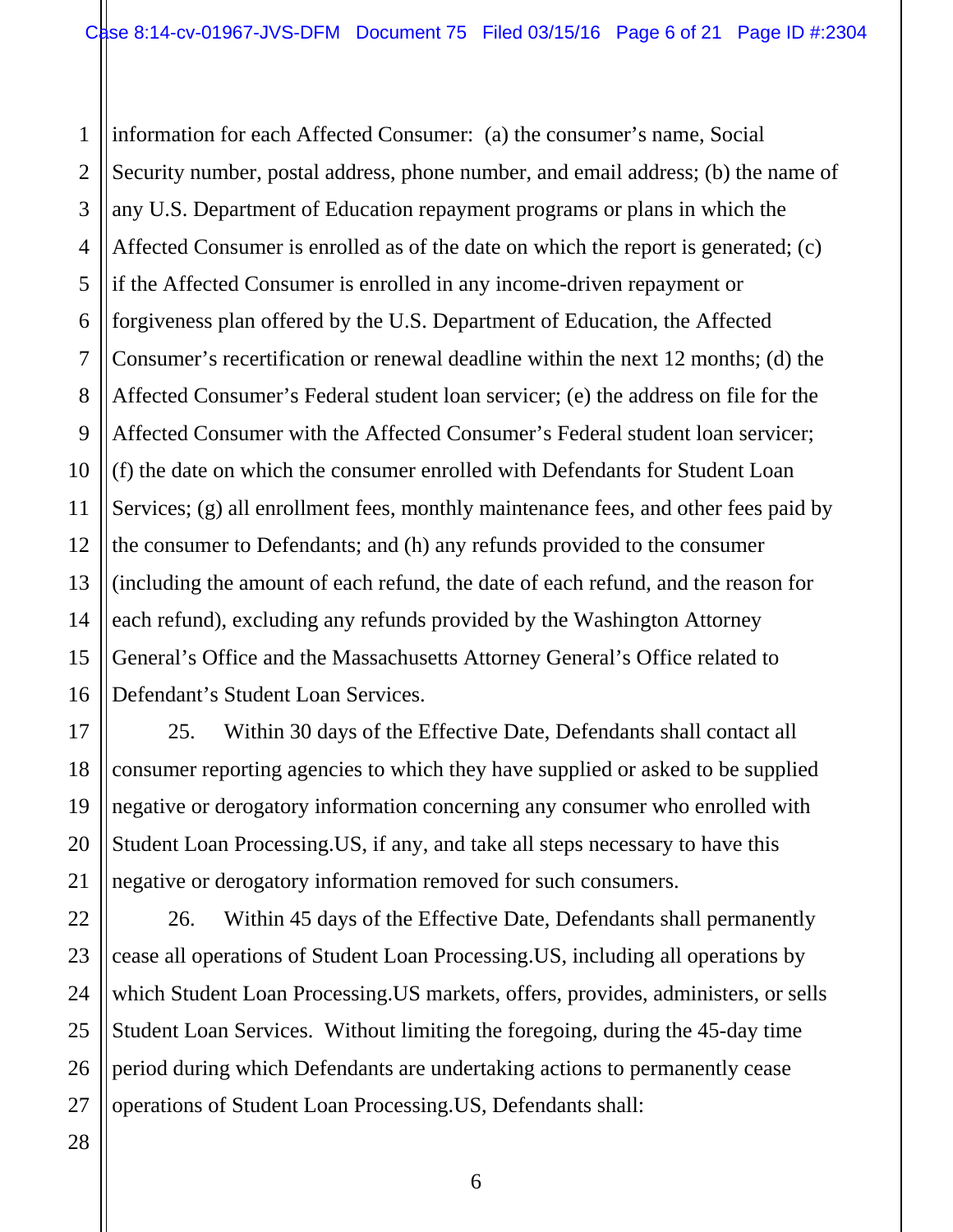a. Not enroll any new consumers with Student Loan Processing.US. To the extent that any consumer submits paperwork or other documentation seeking to enroll with Student Loan Processing.US, Defendants shall promptly return that paperwork and documentation and notify the consumer that Student Loan Processing.US is ceasing operations;

b. For any Affected Consumer enrolled in any income-driven repayment or forgiveness plan offered by the U.S. Department of Education whose annual recertification or renewal deadline occurs within the 30-day time period following the Effective Date, prepare, process, and mail any paperwork required for the Affected Consumer to maintain enrollment in the plan; and

- c. Send or make any routine reminders or notifications to Affected Consumers regarding recertification or renewal deadlines for income-driven repayment or forgiveness plans offered by the U.S. Department of Education that Defendants would otherwise send or make during the 30-day time period following the Effective Date.
- 27. Nothing in Paragraph 26 shall limit or affect Defendants' ability to:

a. Comply with any provision of this Final Order;

b. Send to each Affected Consumer who requests it, and to the extent not already done, via a secured method of electronic transmission or via postal mail, copies of all paperwork filed on the consumer's behalf with the U.S. Department of Education or the consumer's student loan servicer; or

c. Forward to any Affected Consumer any mail addressed to any Affected Consumer that is received by Defendants.

28

1

2

3

4

5

6

7

8

9

10

11

12

13

14

15

16

17

18

19

20

21

22

23

24

25

26

27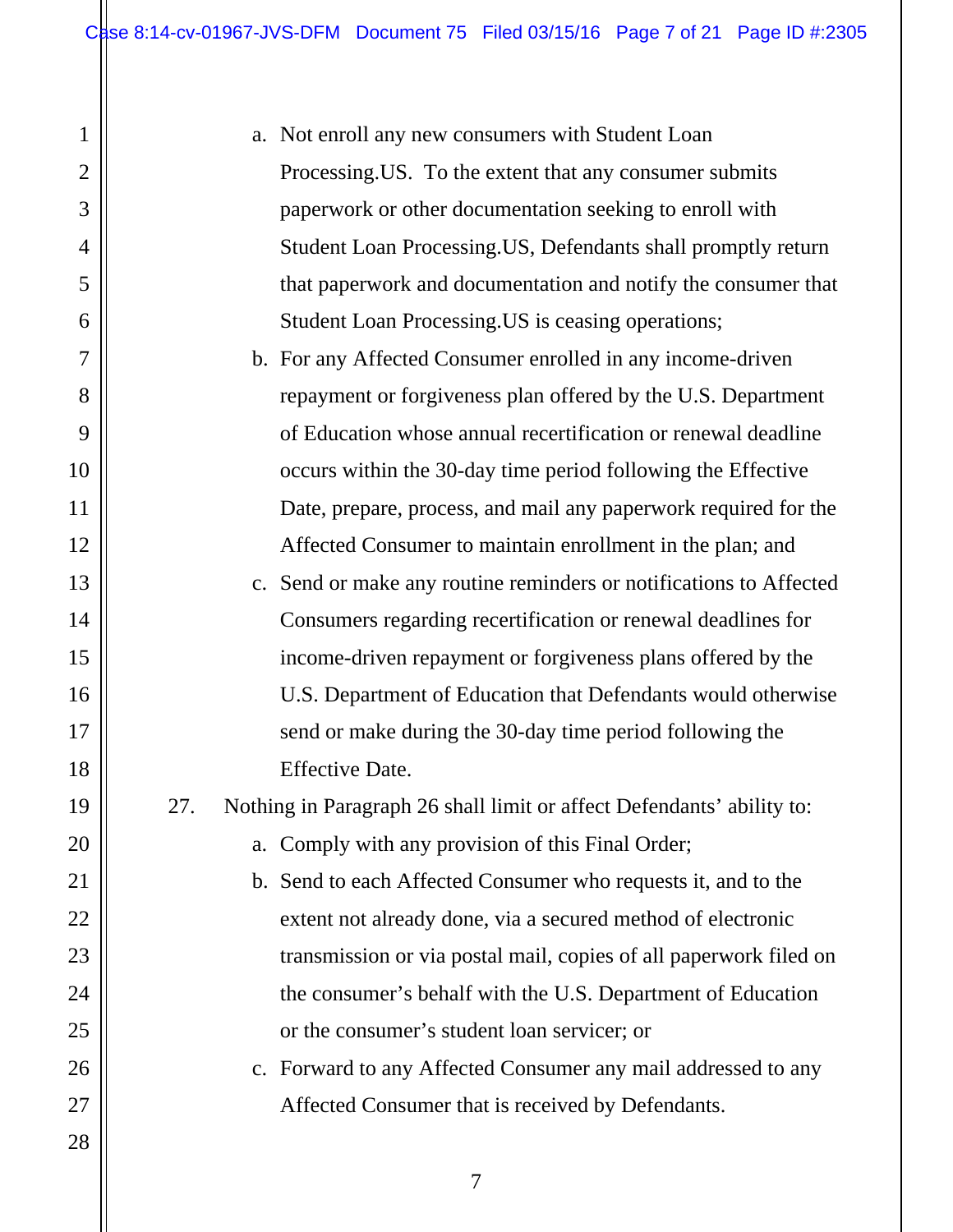28. Except to the extent provided in Paragraphs 26 and 27, Defendants, whether acting directly or indirectly, are permanently restrained and enjoined from:

- a. Advertising, marketing, promoting, offering for sale, selling, or providing any Debt Relief Service or Student Loan Service;
- b. Assisting any person advertising, marketing, promoting, offering for sale, selling, or providing any Debt Relief Service or Student Loan Service; or
- c. Receiving any remuneration or other consideration from, holding any ownership interest in, providing services to, or working in any capacity for any person engaged in or assisting in advertising, marketing, promoting, offering for sale, selling, or providing any Debt Relief Service or Student Loan Service.

29. Within 30 days of the Effective Date, Defendants will cause the written notice concerning this Final Order attached hereto as Exhibit A to be sent to all Affected Consumers by first class postal mail, address correction service requested. No other materials shall be transmitted with the notice.

1

2

3

4

5

6

7

8

9

10

11

12

13

14

15

16

17

18

19

20

21

22

23

24

#### **B. MONETARY PROVISIONS**

#### **IT IS FURTHER ORDERED** that:

30. A judgment for equitable monetary relief and damages is entered in favor of the Bureau and against the Defendants, in the amount of \$8,249,548.48, for the purpose of providing redress to Affected Consumers; however, full payment of this judgment will be suspended upon satisfaction of the obligations in Paragraph 31 of this Section and Paragraph 40 of Section D, and subject to Section C of this Final Order.

25 26 27 28 31. Within 10 days of the Effective Date, Defendants must pay to the Bureau, by wire transfer to the Bureau or to the Bureau's agent, and according to the Bureau's wiring instructions, \$326,000, toward satisfaction of the judgment ordered in Paragraph 30.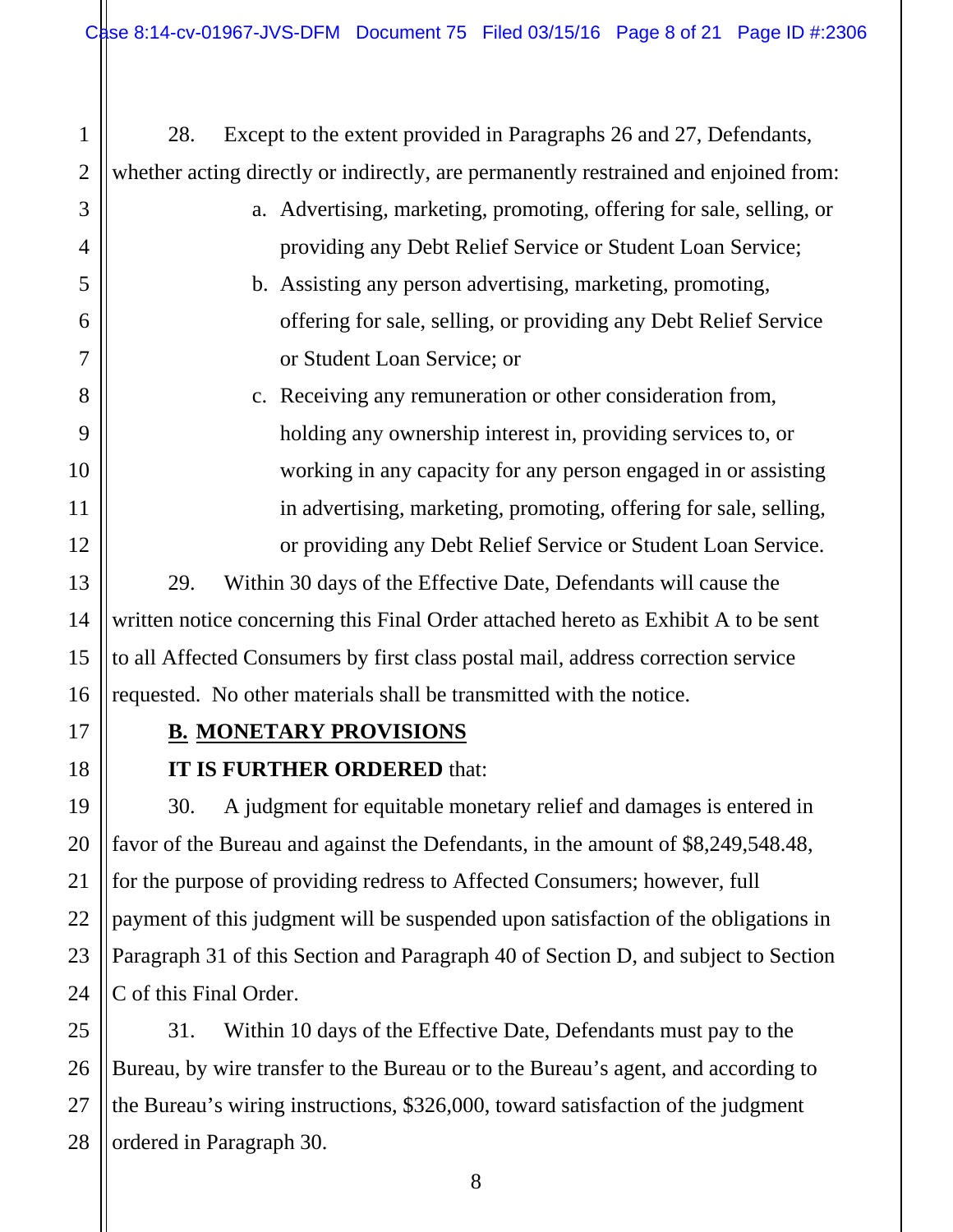3 4 5 6 7 8 9 32. With regard to any money that Defendants pay under this Section, if Defendants receive, directly or indirectly, any reimbursement or indemnification from any source, including but not limited to payment made under any insurance policy, or if Defendants secure a tax deduction or tax credit with regard to any federal, state, or local tax in respect of any money that Defendants pay under this Section (Additional Payment), Defendants must: (a) immediately notify the Bureau's Enforcement Director in writing, and (b) within 10 days of receiving the Additional Payment, Defendants must transfer to the Bureau the full amount of such Additional Payment to the Bureau or to the Bureau's agent according to the Bureau's wiring instructions. After the Bureau receives the Additional Payment, that payment will be applied toward the judgment entered in Paragraph 30, and the amount of the suspended judgment referenced in Paragraph 30 will be reduced by the amount of the Additional Payment.

33. Any funds received by the Bureau in satisfaction of this judgment will be deposited into a fund or funds administered by the Bureau or the Bureau's agent according to applicable statutes and regulations to be used for redress for Affected Consumers, including, but not limited to, refund of moneys, restitution, damages, or other monetary relief, and for any attendant expenses for the administration of any such redress.

34. If the Bureau determines, in its sole discretion, that redress to consumers is wholly or partially impracticable or if funds remain after redress is completed, the Bureau will deposit any remaining funds in the U.S. Treasury as disgorgement. Defendants will have no right to challenge any actions that the Bureau or its representatives may take under this Section.

35. Payment of redress to any Affected Consumer under this Final Order may not be conditioned on that Affected Consumer waiving any right.

#### **C. EFFECT OF MISREPRESENTATION OR OMMISSION REGARDING FINANCIAL CONDITION**

1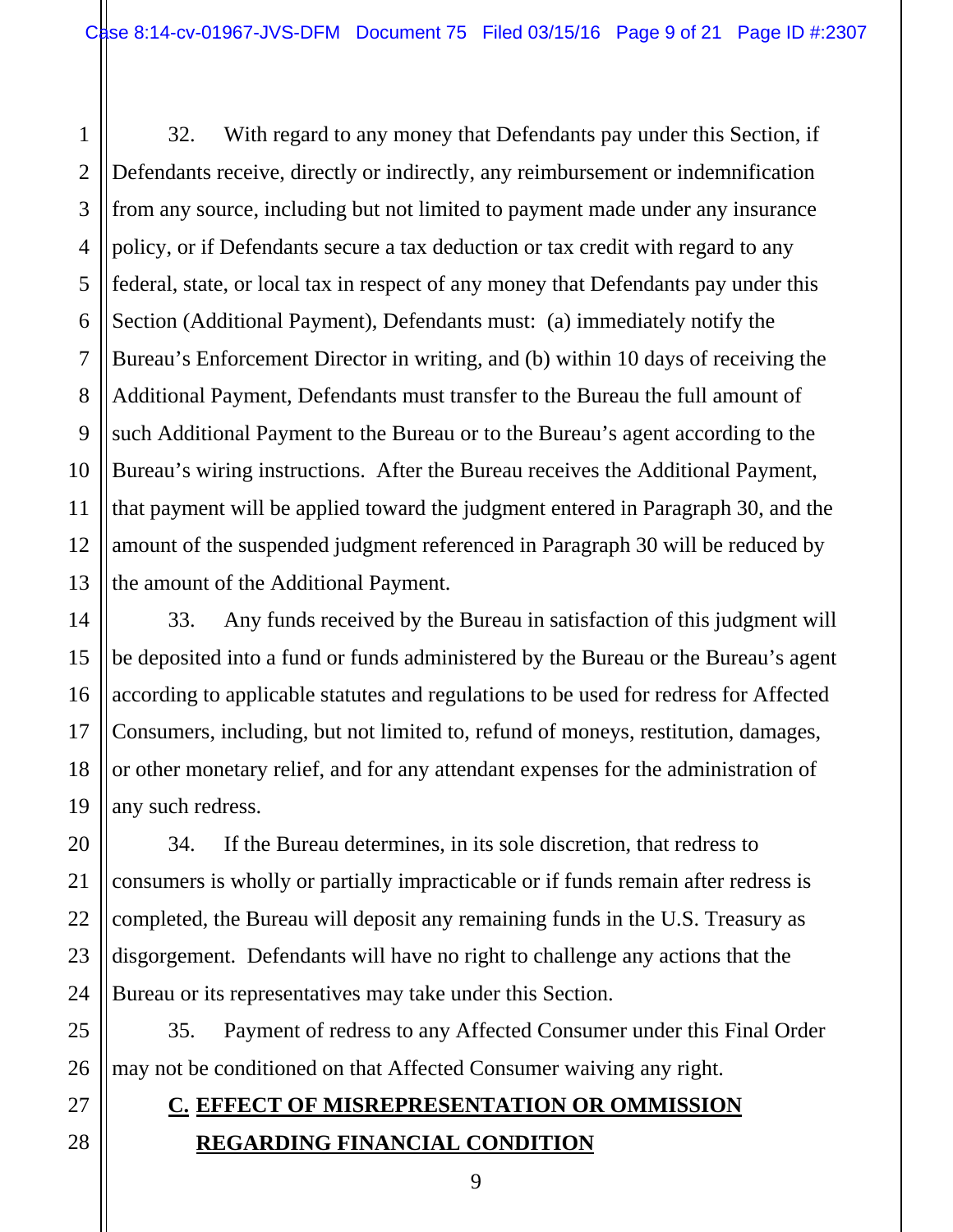#### **IT IS FURTHER ORDERED** that:

36. The Bureau's agreement to entry of this Final Order is expressly premised on the truthfulness, accuracy, and completeness of the forms titled "Consumer Financial Protection Bureau: Financial Statement of Individual Defendant," "Consumer Financial Protection Bureau: Financial Statement of Corporate Defendant," and supporting documents submitted to the Bureau on or about March 1, 2016 and March 2, 2016 (collectively, Financial Statements), which Defendants certified under penalty of perjury.

37. If the Bureau in its sole discretion determines that Defendants have failed to disclose any material asset or that any of its Financial Statements contain any material misrepresentation or omission, including materially misstating the value of any asset, then the suspension of the monetary judgment entered in Section B will be terminated, and the Bureau can seek to enforce in any appropriate Federal district court as immediately due and payable the full judgment entered in Section B of this Final Order, \$8,249,548.48, less any amounts paid under Section B of the Final Order.

38. After the reinstatement of the monetary judgment under this Section, the Bureau will be entitled to interest on the judgment, computed from the date of entry of this Final Order, at the rate prescribed by 28 U.S.C. § 1961, as amended, on any outstanding amounts not paid.

## **D. CIVIL MONEY PENALTY**

#### **IT IS FURTHER ORDERED** that:

39. Under Section 1055(c) of the CFPA, 12 U.S.C. § 5565(c), by reason of the violations of law described in the Complaint and continuing to the entry of this Final Order, and taking into account the factors in 12 U.S.C.  $\S$  5565(c)(3), Defendants must pay a civil money penalty of at least \$1 to the Bureau, but no more than \$1 plus any amount due under Paragraph 42 of this Section.

25 26 27

1

2

3

4

5

6

7

8

9

10

11

12

13

14

15

16

17

18

19

20

21

22

23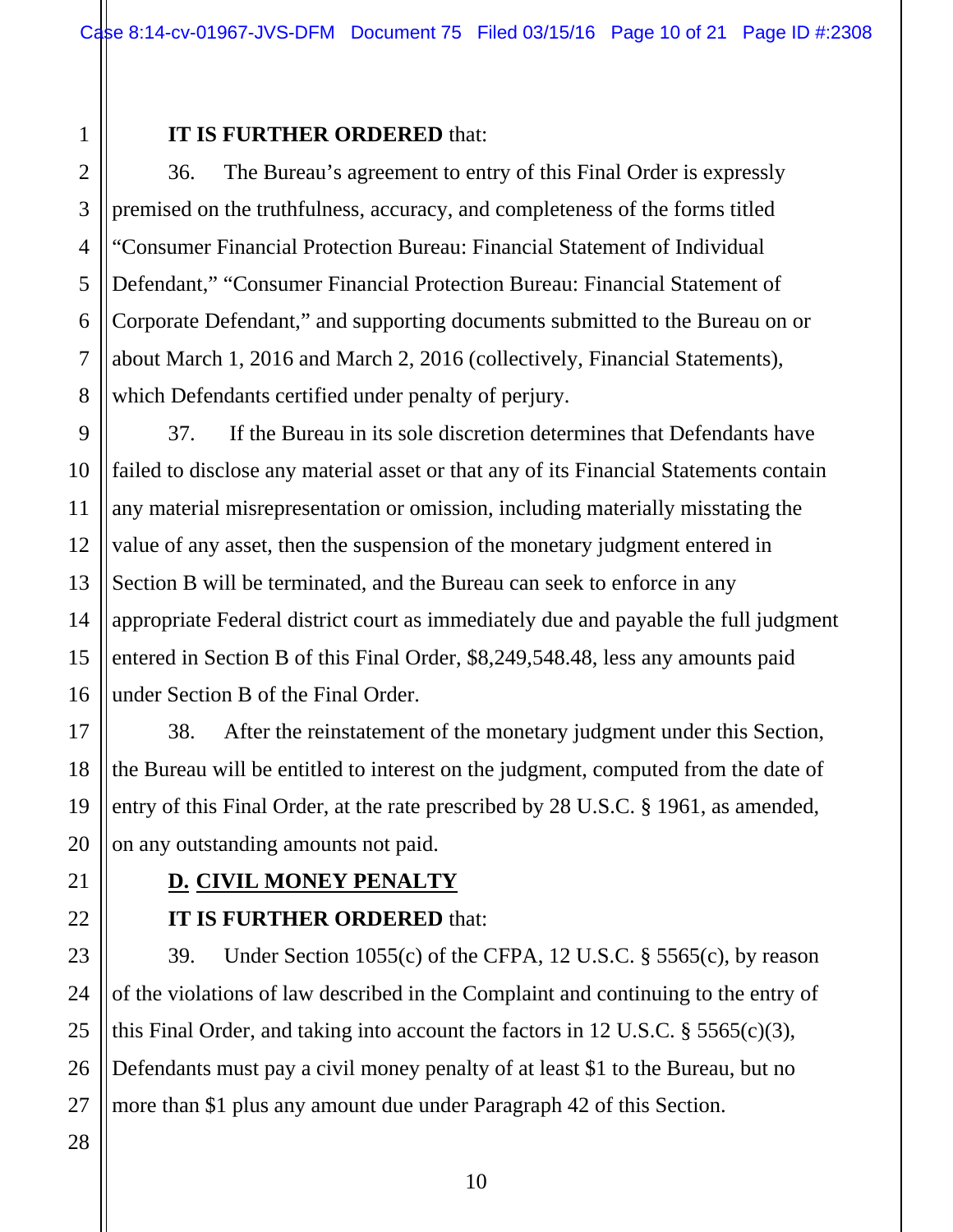40. Within 10 days of the Effective Date, Defendants must pay \$1 of the civil money penalty referred to in Paragraph 39 by wire transfer to the Bureau or the Bureau's agent in compliance with the Bureau's wiring instructions.

1

2

3

5

7

9

10

11

13

15

17

18

19

20

21

22

23

24

25

4 6 8 12 14 16 41. Defendants must set aside \$129,000 for use only to pay reasonable expenses to permanently cease operations of Student Loan Processing.US as set forth in Paragraph 26. Defendants must provide to the Bureau a detailed accounting of how such funds were used within 7 days after operations of Student Loan Processing.US are ceased, and again after existing rent obligations for Student Loan Processing.US are satisfied. If Defendants do not incur reasonable expenses amounting to the full \$129,000 to permanently cease operations and to satisfy the existing rent obligations of Student Loan Processing.US, the remaining balance must be paid to the Bureau as a civil money penalty in addition to the \$1 required under Paragraph 40. In addition, if the Bureau makes a determination that any portion of the \$129,000 was not expended in a reasonable manner, the Bureau shall be entitled to demand payment of that portion of the \$129,000 as a civil money penalty in addition to the \$1 required under Paragraph 40.

42. Within 10 days after the Bureau has indicated that it has completed its review of the accounting specified in Paragraph 41, Defendants must pay any unused portion of the \$129,000 that was set aside to cease operations, as well as any amounts determined not to have been expended in a reasonable manner, by wire transfer to the Bureau or the Bureau's agent in compliance with the Bureau's wiring instructions.

43. The civil money penalty paid under this Order will be deposited in the Civil Penalty Fund of the Bureau as required by Section 1017(d) of the CFPA, 12 U.S.C. § 5497(d).

26 27 28 44. Defendants must treat the civil money penalty paid under this Order as a penalty paid to the government for all purposes. Regardless of how the Bureau ultimately uses those funds, Defendants may not: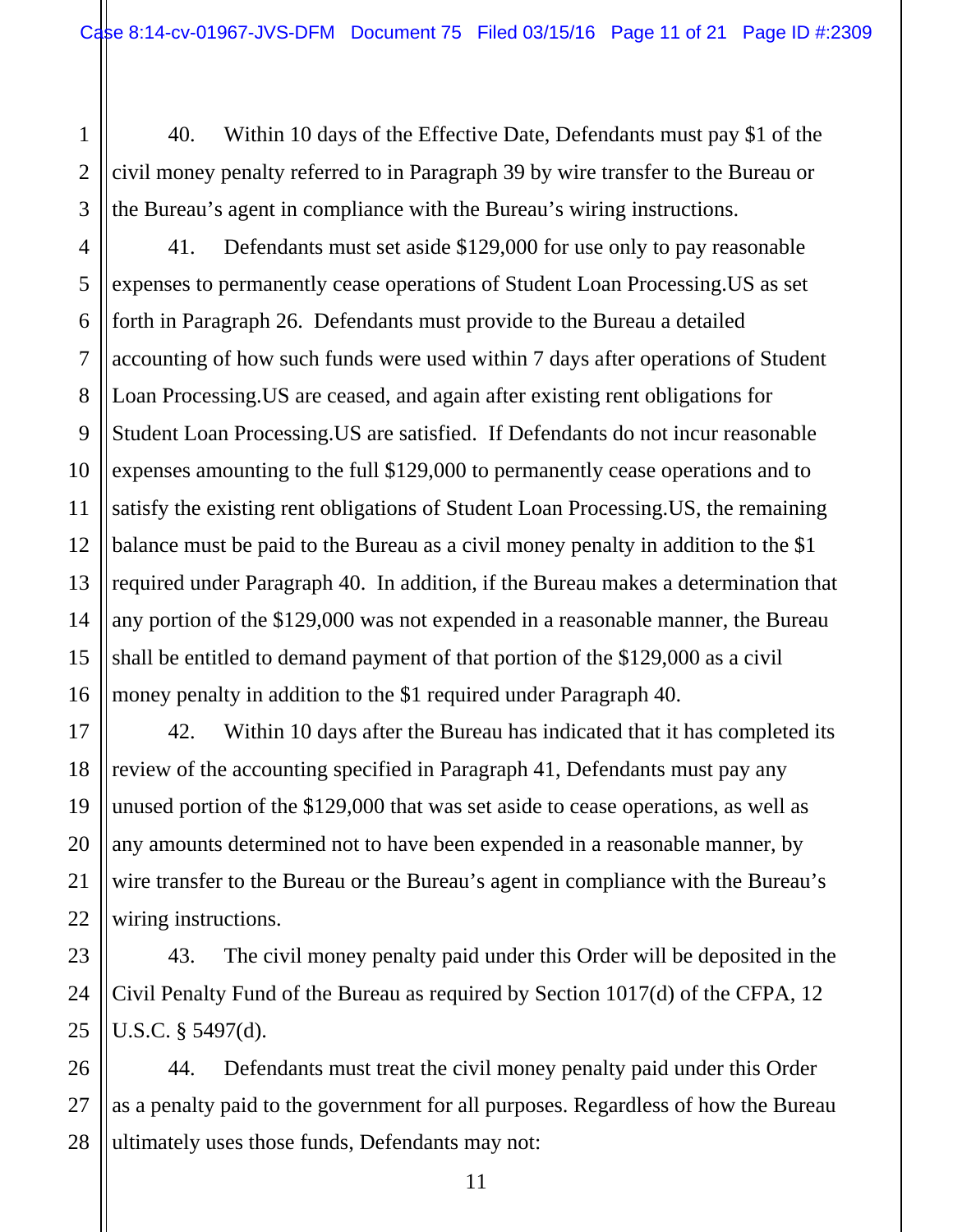- a. Claim, assert, or apply for a tax deduction, tax credit, or any other tax benefit for any civil money penalty paid under this Order.
- b. Seek or accept, directly or indirectly, reimbursement or indemnification from any source, including but not limited to payment made under any insurance policy, with regard to any civil money penalty paid under this Order.

45. To preserve the deterrent effect of the civil money penalty in any Related Consumer Action, Defendants may not argue that Defendants are entitled to, nor may Defendants benefit by, any offset or reduction of any monetary remedies imposed in the Related Consumer Action because of the civil money penalty paid in this action or because of any payment that the Bureau makes from the Civil Penalty Fund (Penalty Offset). If the court in any Related Consumer Action grants such a Penalty Offset, Defendants must, within 30 calendar days after entry of a final order granting the Penalty Offset, notify the Bureau, and pay the amount of the Penalty Offset to the U.S. Treasury. Such a payment will not be considered an additional civil money penalty and will not change the amount of the civil money penalty imposed in this action.

46. The facts alleged in the Complaint establish all elements necessary to sustain an action by the Bureau under Section  $523(a)(2)(A)$  of the Bankruptcy Code, 11 U.S.C. § 523(a)(2)(A). For such purposes, this Order will have collateral estoppel effect against Krause, even in Krause's capacity as debtor-in-possession.

47. The civil penalty imposed by the Order represents a civil penalty owed to the United States Government, is not compensation for actual pecuniary loss, and thus, as to Krause, is not subject to discharge under the Bankruptcy Code under 11 U.S.C. § 523(a)(7).

**E. OTHER MONETARY PROVISIONS** 

#### **IT IS FURTHER ORDERED** that: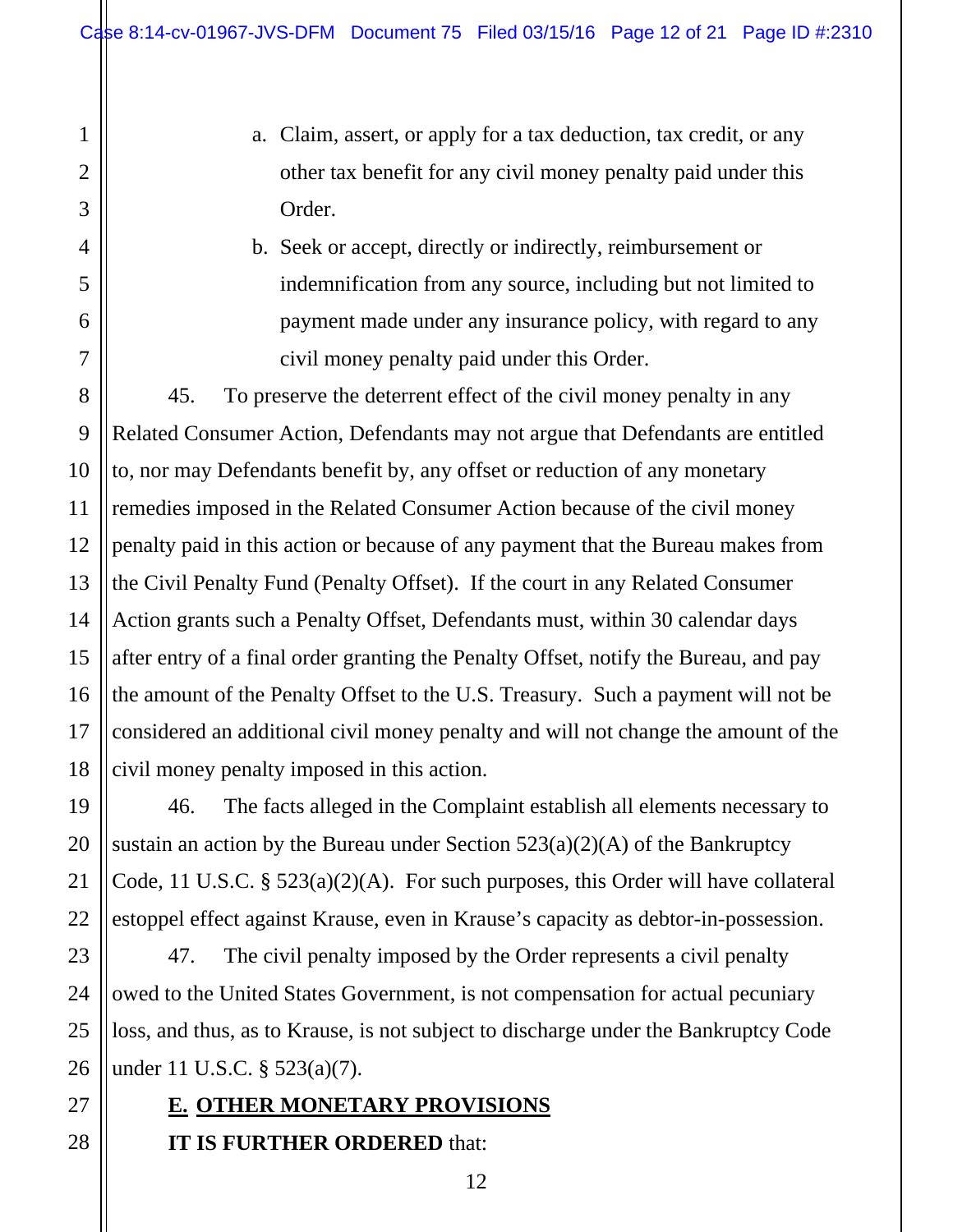48. In the event of any default on Defendants' obligations to make payment under this Final Order, interest, computed under 28 U.S.C. § 1961, as amended, will accrue on any outstanding amounts not paid from the date of default to the date of payment, and will immediately become due and payable.

49. Defendants must relinquish all dominion, control, and title to the funds paid under this Final Order to the fullest extent permitted by law, and no part of the funds may be returned to Defendants.

50. Under 31 U.S.C. § 7701, Defendants, unless they already have done so, must furnish to the Bureau their taxpayer identifying numbers, which may be used for purposes of collecting and reporting on any delinquent amount arising out of this Final Order.

51. Under Section 604(a)(I) of the Fair Credit Reporting Act, 15 U.S.C.§ 168l b(a)(1), any consumer reporting agency may furnish a consumer report concerning any Defendant to the Bureau, which may be used for purposes of collecting and reporting on any delinquent amount arising out of this Order.

52. Within 30 days of the entry of a final judgment, consent order, or settlement in a Related Consumer Action, Defendants must notify the Bureau of the final judgment, consent order, or settlement in writing. That notification must indicate the amount of redress, if any, that Defendants paid or are required to pay to consumers and describe the consumers or classes of consumers to whom that redress has been or will be paid.

# **F. REPORTING REQUIREMENTS**

#### **IT IS FURTHER ORDERED** that:

53. Each Defendant must notify the Bureau of any development that may affect compliance obligations arising under this Final Order, including but not limited to, the creation or dissolution of a subsidiary, parent, or affiliate that engages in any acts or practices subject to this Final Order; the filing of any bankruptcy or insolvency proceeding by or against Defendants; or a change in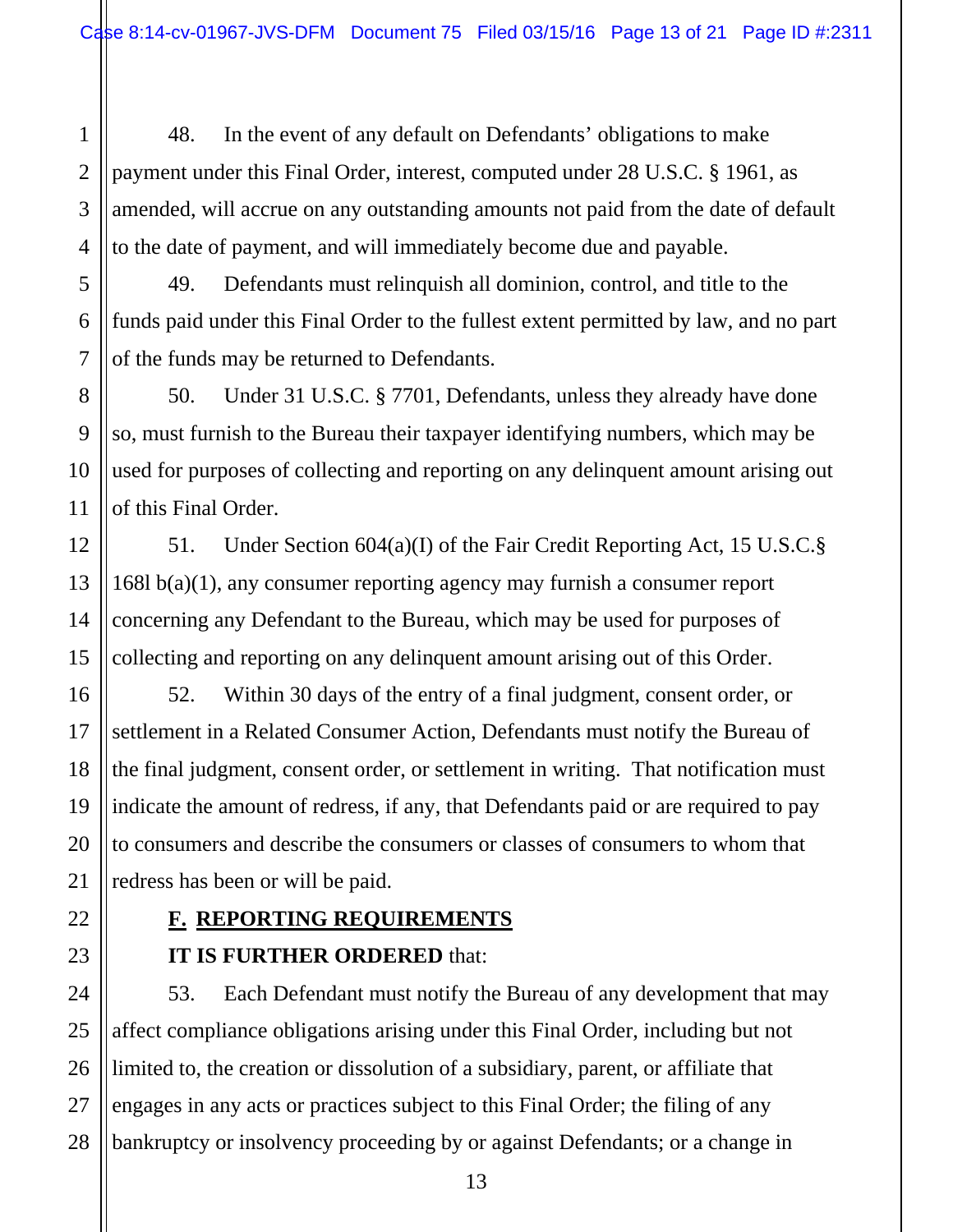1 2 3 Defendants' names or addresses. Each Defendant must provide this notice, if practicable, at least 30 calendar days before the development but in any case no later than 14 days after the development.

| $\overline{4}$ | 54. | Within 10 days of the Effective Date, each Defendant must:                        |
|----------------|-----|-----------------------------------------------------------------------------------|
| 5              |     | Designate at least one telephone number and email, physical,<br>a.                |
| 6              |     | and postal address as points of contact, which the Bureau may                     |
| $\overline{7}$ |     | use to communicate with each Defendant;                                           |
| 8              |     | $\mathbf b$ .<br>Identify all businesses for which each Defendant is the majority |
| 9              |     | owner, or that each Defendant directly or indirectly controls, by                 |
| 10             |     | all of their names, telephone numbers, and physical, postal,                      |
| 11             |     | email, and Internet addresses;                                                    |
| 12             |     | Describe the activities of each such business, including the<br>$\mathbf{c}$ .    |
| 13             |     | products and services offered, and the means of advertising,                      |
| 14             |     | marketing, and sales;                                                             |
| 15             |     | d.<br>Identify Krause's telephone numbers and all email, Internet,                |
| 16             |     | physical, and postal addresses, including all residences; and                     |
| 17             |     | Describe in detail Krause's involvement in any business for<br>e.                 |
| 18             |     | which he performs services in any capacity or which he wholly                     |
| 19             |     | or partially owns, including Krause's title, role, responsibilities,              |
| 20             |     | participation, authority, control, and ownership.                                 |
| 21             | 55. | Each Defendant must report any change in the information required to              |
| 22             |     | be submitted under this Section at least 30 calendar days before the change or as |
| 23             |     | soon as practicable after the learning about the change, whichever is sooner.     |
| 24             |     | <b>G. ORDER DISTRIBUTION AND ACKNOWLEDGEMENT</b>                                  |
| 25             |     | <b>IT IS FURTHER ORDERED that:</b>                                                |
|                |     |                                                                                   |

26 27 28 56. Within 10 days of the Effective Date, Student Loan Processing.US and Krause, for any business for which either/both is the majority owner or which either/both directly or indirectly controls, must deliver a copy of this Final Order to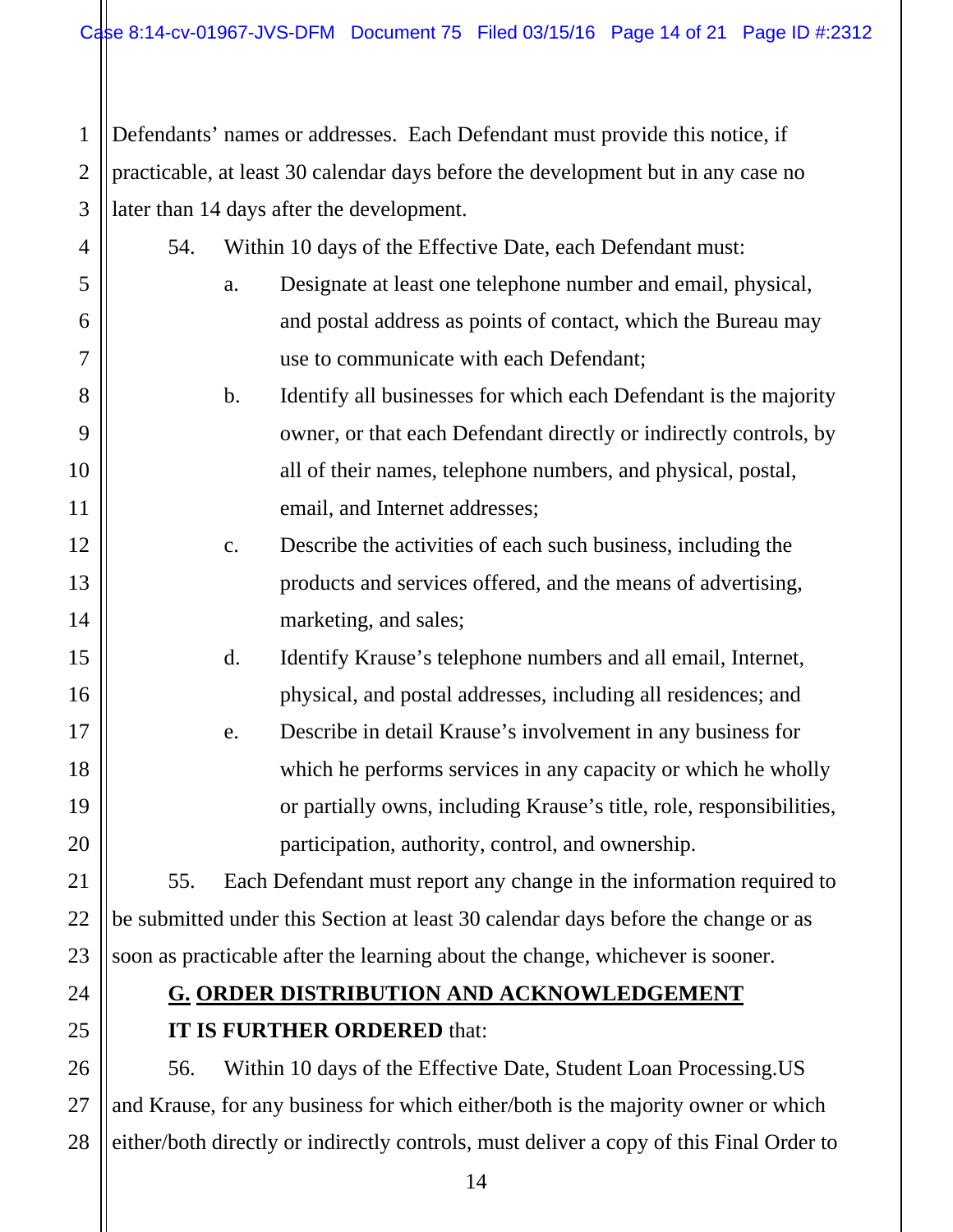1 2 3 each of its executive officers, as well as to any managers, employees, service providers, or other agents and representatives who have responsibilities related to the subject matter of this Final Order.

4 5 6 7 8 57. Defendants must secure a signed and dated statement acknowledging receipt of a copy of this Final Order, ensuring that any electronic signatures comply with the requirements of the E-Sign Act, 15 U.S.C. § 7001 *et seq.*, within 30 days of delivery, from all persons receiving a copy of this Final Order under this Section.

**H. RECORDKEEPING** 

9

10

11

13

14

15

16

17

18

19

20

21

22

23

24

25

26

27

28

### **IT IS FURTHER ORDERED** that:

12 58. Defendants must retain, for at least 5 years from the Effective Date, the following business records:

- a. All documents and records necessary to demonstrate full compliance with each provision of this Final Order, including all submissions to the Bureau;
	- b. Copies of all sale scripts, training materials, advertisements; websites, and other marketing materials related to Defendants' Student Loan Services;

c. Records showing, for each individual Affected Consumer who enrolled in Defendants' Student Loan Services: the consumer's name, address, phone number, email address, amount paid, quantity of Student Loan Services purchased, description of the Student Loan Services purchased, the date on which the Student Loan Services were purchased, and if applicable, the date and reason consumer left the program;

d. For Defendants' Student Loan Services, accounting records showing the gross and net revenues generated by the Student Loan Services;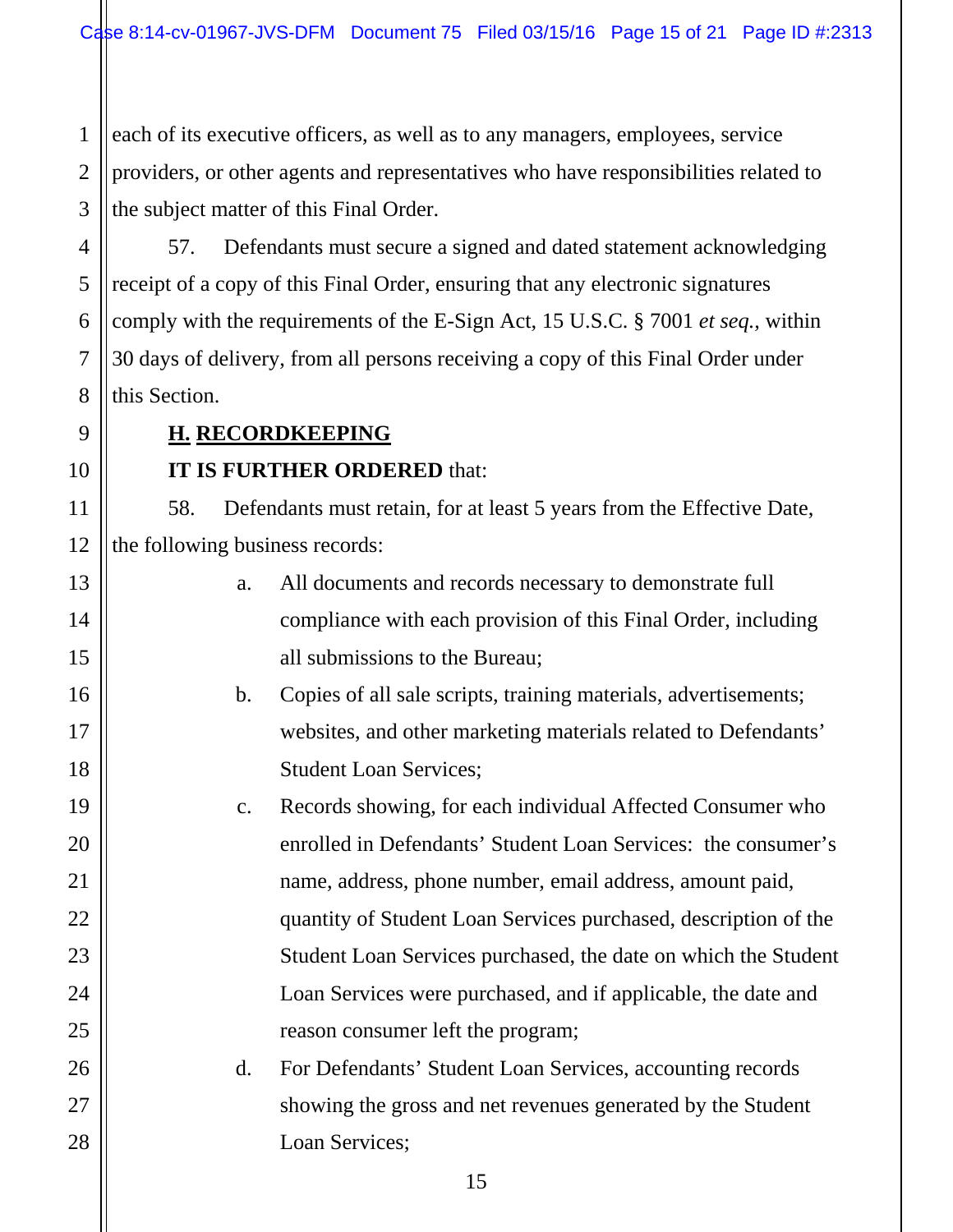- e. All consumer complaints and refund requests related to Defendants' Student Loan Services and any responses to those complaints or requests; and
- f. Records showing, for each employee who provided services related to Defendants' Student Loan Services: the employee's name; telephone number; email, physical, and postal address; job title or position; dates of service; and, if applicable, the reason for termination.

59. Defendant must make the documents identified in this Section available to the Bureau upon the Bureau's request. Retention of the documents may be in an electronic form.

60. Defendants must not sell or transfer the documents identified in this Section to any other person or entity, except that nothing in this Paragraph shall prohibit or limit Defendants from supplying this information in response to a court order or request from a local, state, or federal government entity. Defendants must also not use the documents identified in this Section for any purpose other than for compliance with this Final Order.

1

2

3

4

5

6

7

8

9

10

11

12

13

14

15

16

17

18

19

20

21

22

23

#### **I. COOPERATION WITH THE BUREAU**

61. Defendants must cooperate fully to help the Bureau determine the identity and location of, and the amount of injury sustained by, each Affected Consumer. Defendants must provide such information in its or its agents' possession or control within 14 days of receiving a written request from the Bureau.

24 25 26 27 28 62. Defendants must cooperate fully with the Bureau in this matter and in any investigation related to or associated with the conduct described in the Complaint. Defendants must provide truthful and complete information, evidence, and testimony. Defendants must appear for interviews, discovery, hearings, trials, and any other proceedings that the Bureau may reasonably request upon 10 days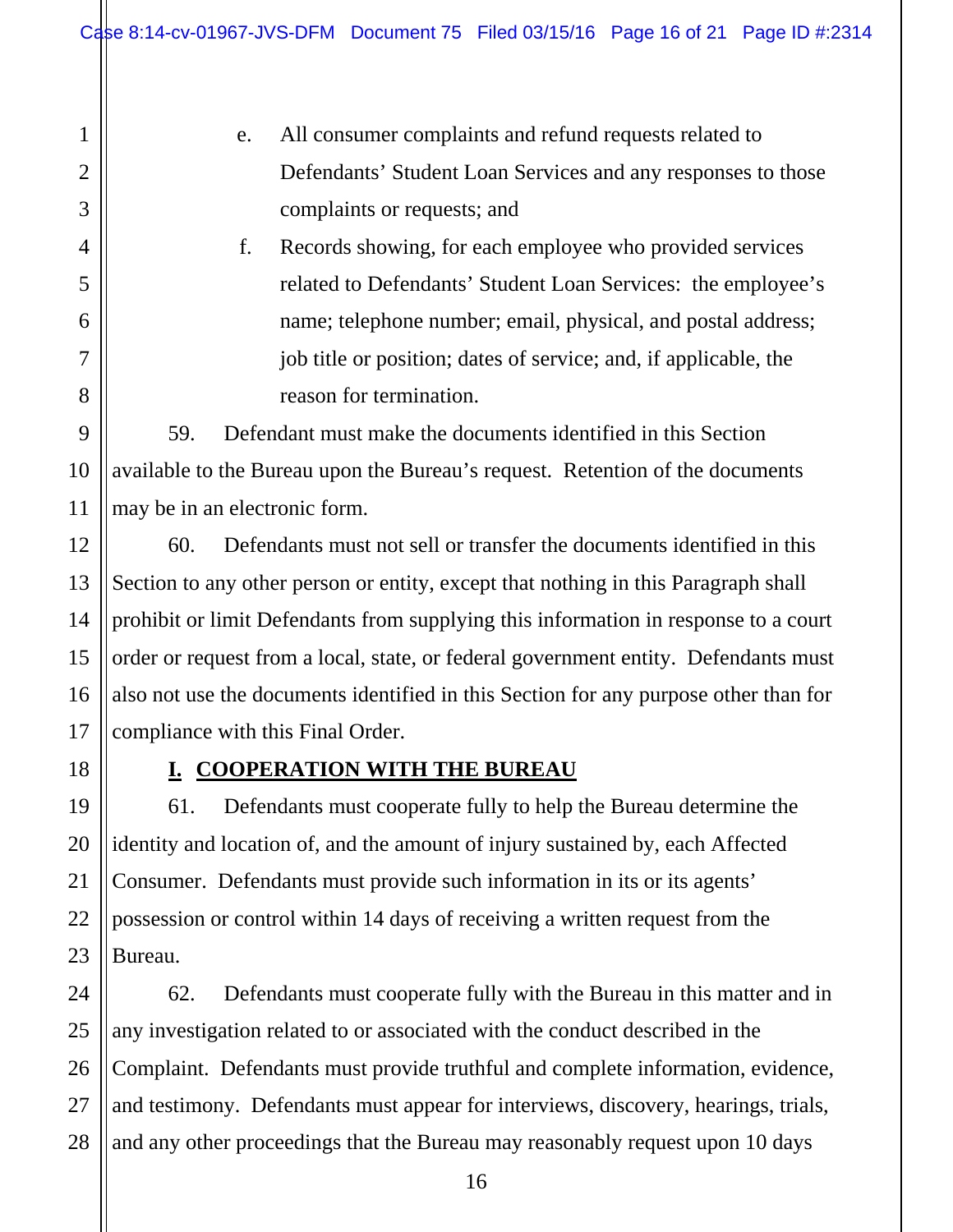1 2 written notice, or other reasonable notice, at such places and times as the Bureau may designate, without the service of compulsory process.

#### **J. COMPLIANCE MONITORING**

**IT IS FURTHER ORDERED** that, to monitor Defendants' compliance with this Final Order:

63. Within 14 days of receipt of a written request from the Bureau, unless the Bureau grants a further extension of time, each Defendant must submit additional compliance reports or other requested information, which must be made under penalty of perjury; provide sworn testimony; and produce documents.

64. For matters concerning this Final Order, the Bureau is authorized by this Final Order to communicate directly with each Defendant, including Krause, unless Defendant has retained counsel related to these communications.

65. Nothing in this Final Order limits the Bureau's lawful use of civil investigative demands under 12 C.F.R. § 1080.6 or other compulsory process.

#### **K. NOTICES**

3

4

5

6

7

8

9

10

11

12

13

14

15

16

17

18

19

20

21

#### **IT IS FURTHER ORDERED:**

66. Unless otherwise directed in writing by the Bureau, Defendants must provide all submissions, requests, communications, or other documents relating to this Final Order in writing, with the subject line, *CFPB v. IrvineWebWorks, Inc. d/b/a Student Loan Processing.US*, Case No. 8:14-cv-1967 (C.D. Cal.), and send them either:

| $22\,$ | a. By overnight courier (not the U.S. Postal Service), as follows: |
|--------|--------------------------------------------------------------------|
| 23     | <b>Assistant Deputy Enforcement Director</b>                       |
| 24     | <b>Consumer Financial Protection Bureau</b>                        |
| 25     | <b>ATTENTION: Office of Enforcement</b>                            |
| 26     | 1625 Eye Street, N.W.                                              |
| 27     | Washington D.C. 20006; or                                          |
| 28     |                                                                    |
|        |                                                                    |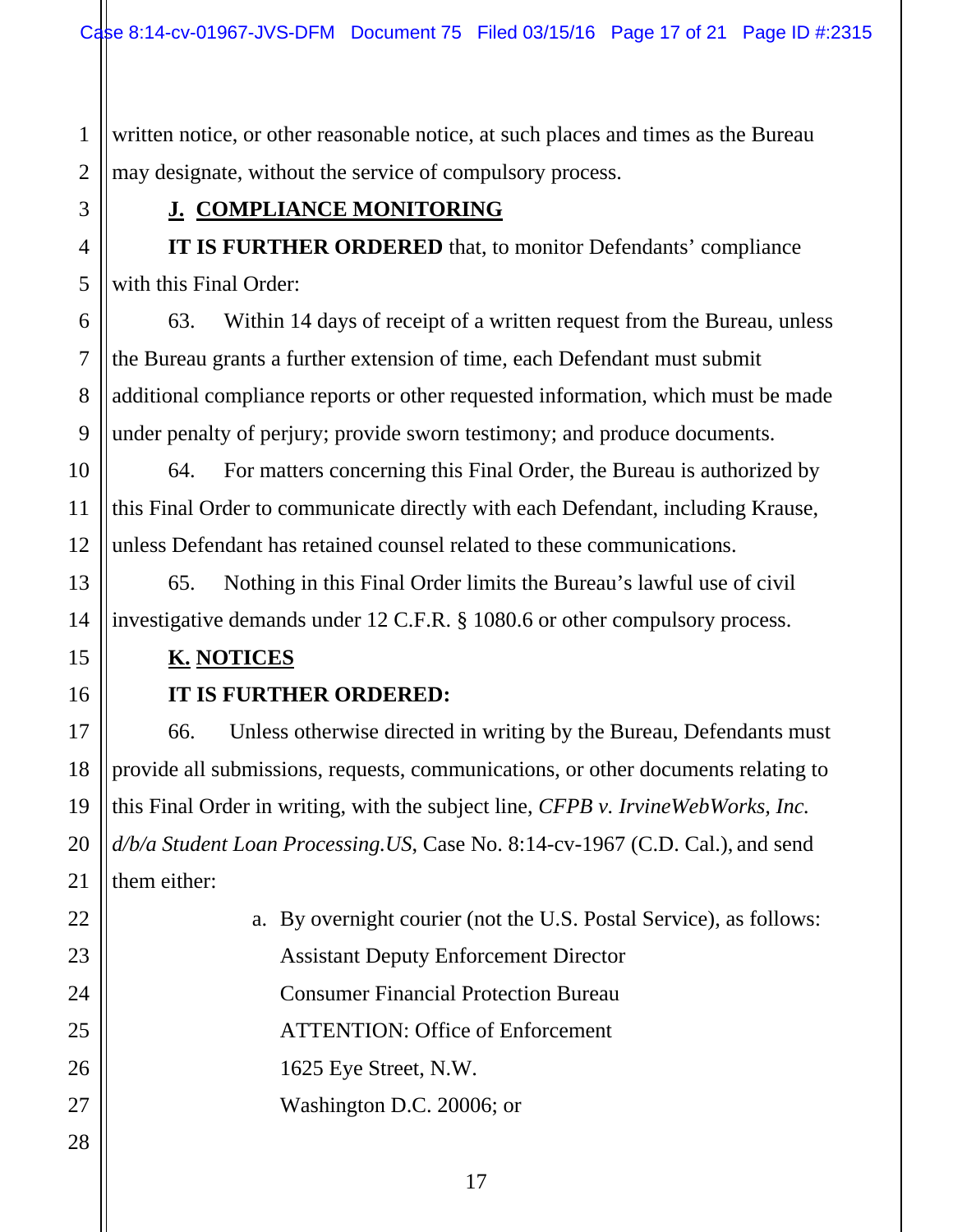| $\mathbf{1}$   | b. By first-class mail to the below address and contemporaneously     |  |  |
|----------------|-----------------------------------------------------------------------|--|--|
| $\overline{2}$ | by email to Enforcement_Compliance@cfpb.gov:                          |  |  |
| 3              | <b>Assistant Deputy Enforcement Director</b>                          |  |  |
| 4              | <b>Consumer Financial Protection Bureau</b>                           |  |  |
| 5              | <b>ATTENTION: Office of Enforcement</b>                               |  |  |
| 6              | 1700 G Street, N.W.                                                   |  |  |
| 7              | Washington D.C. 20552                                                 |  |  |
| 8              | <b>L. RETENTION OF JURISDICTION</b>                                   |  |  |
| 9              | IT IS FURTHER ORDERED that:                                           |  |  |
| 10             | This Court retains jurisdiction of this matter for purposes of<br>67. |  |  |
| 11             | construction, modification, and enforcement of this Final Order.      |  |  |
| 12             |                                                                       |  |  |
| 13             | IT IS SO ORDERED.                                                     |  |  |
| 14             | Dated this 15th day of March, 2016.                                   |  |  |
| 15             |                                                                       |  |  |
| 16             |                                                                       |  |  |
| 17             |                                                                       |  |  |
| 18             | <b>United States District Judge</b>                                   |  |  |
| 19             |                                                                       |  |  |
| 20             |                                                                       |  |  |
| 21             |                                                                       |  |  |
| 22             |                                                                       |  |  |
| 23             |                                                                       |  |  |
| 24             |                                                                       |  |  |
| 25             |                                                                       |  |  |
| 26             |                                                                       |  |  |
| 27             |                                                                       |  |  |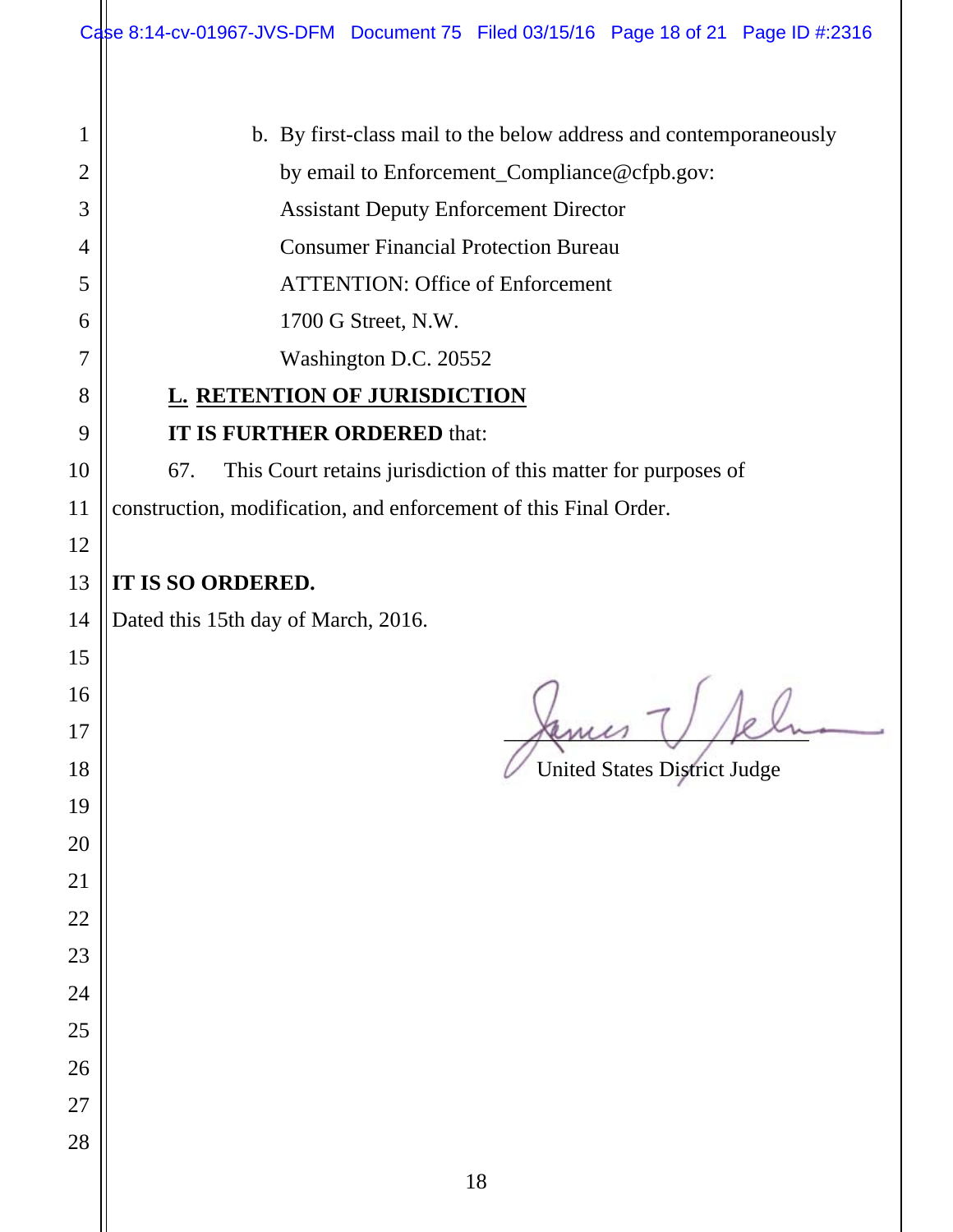# **Exhibit A**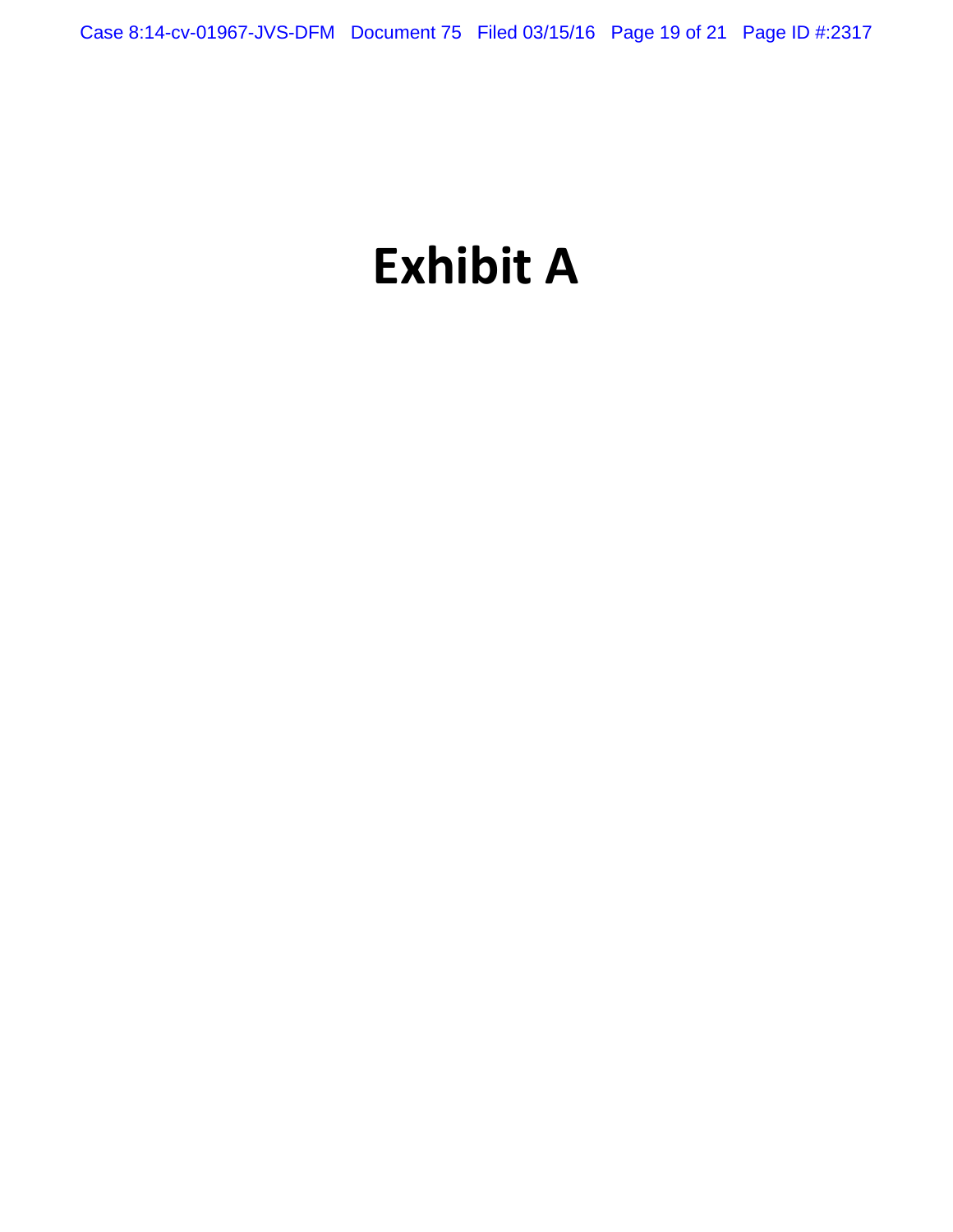Case 8:14-cv-01967-JVS-DFM Document 75 Filed 03/15/16 Page 20 of 21 Page ID #:2318

March [date], 2016

#### **IMPORTANT NOTICE TO STUDENT LOAN PROCESSING.US CUSTOMERS**

On December 11, 2014, the Consumer Financial Protection Bureau (Bureau) – a federal government agency headquartered in Washington, D.C. – filed a lawsuit against IrvineWebWorks, Inc. d/b/a Student Loan Processing.US (SLP) and SLP's president and owner, James Krause. In that lawsuit, the Bureau alleged that SLP and Krause charged consumers illegal upfront fees, deceived consumers about the costs of their services, and falsely represented an affiliation with the U.S. Department of Education, in violation of federal consumer financial laws. On [Insert Date], 2016, SLP and the Bureau reached a settlement and jointly asked the Court to enter a Final Order by which SLP is to permanently shut down, provide the Bureau with funds for partial refunds to consumers, and pay a fine. The Court entered that Final Order on [Insert Date].

#### **RELIEF FOR CUSTOMERS OF STUDENT LOAN PROCESSING.US:**

You will likely receive a refund of at least some of the fees you paid to SLP, unless you have already received a full refund. The Bureau will contact you when there is further information to share regarding the availability, status, and amount of refunds. In addition, any contract you entered with SLP is now cancelled, and SLP will no longer be charging you a monthly fee.

Since SLP is shutting down all of its operation by [Insert Date], SLP will no longer provide any services related to your federal student loan after that date. Therefore, after [Insert Date] SLP will no longer assist you with the annual recertification requirements to maintain your enrollment in U.S. Department of Education repayment programs. If you are (or may be) enrolled in an incomedriven repayment plan for your federal student loans, this settlement **will not** cause your monthly payment to increase, as long as you comply with the terms of enrollment. Income-driven repayment plans are available for free to student loan borrowers under federal law.

We urge you to read this letter carefully, and to **immediately** follow the steps outlined below.

#### **WHAT YOU NEED TO DO IN RESPONSE TO THIS NOTICE:**

- **First**, contact your federal student loan servicer SLP is not your servicer to ensure that the address, email, and phone number on file with your servicer is correct. This will ensure communications regarding your federal student loans come directly to you, rather than to SLP, and will ensure that you do not miss important information about your loans. If you do not know your federal student loan servicer, please contact the U.S. Department of Education at 800.4.FEDAID (800.433.3243) to get that information.
- **Second**, if you are (or may be) enrolled in an income-driven repayment plan for your federal student loans, you need to recertify your income and family size annually to remain enrolled in the plan. Please call your federal student loan servicer and confirm (a) whether you are enrolled in an income-driven repayment program, and (b) if so, the date by which you must recertify your income and family size to remain enrolled. Your servicer can tell you how to recertify on www.studentloans.gov.

If you have any questions about this letter, the lawsuit, or the Final Order, please contact the Bureau at students@cfpb.gov.